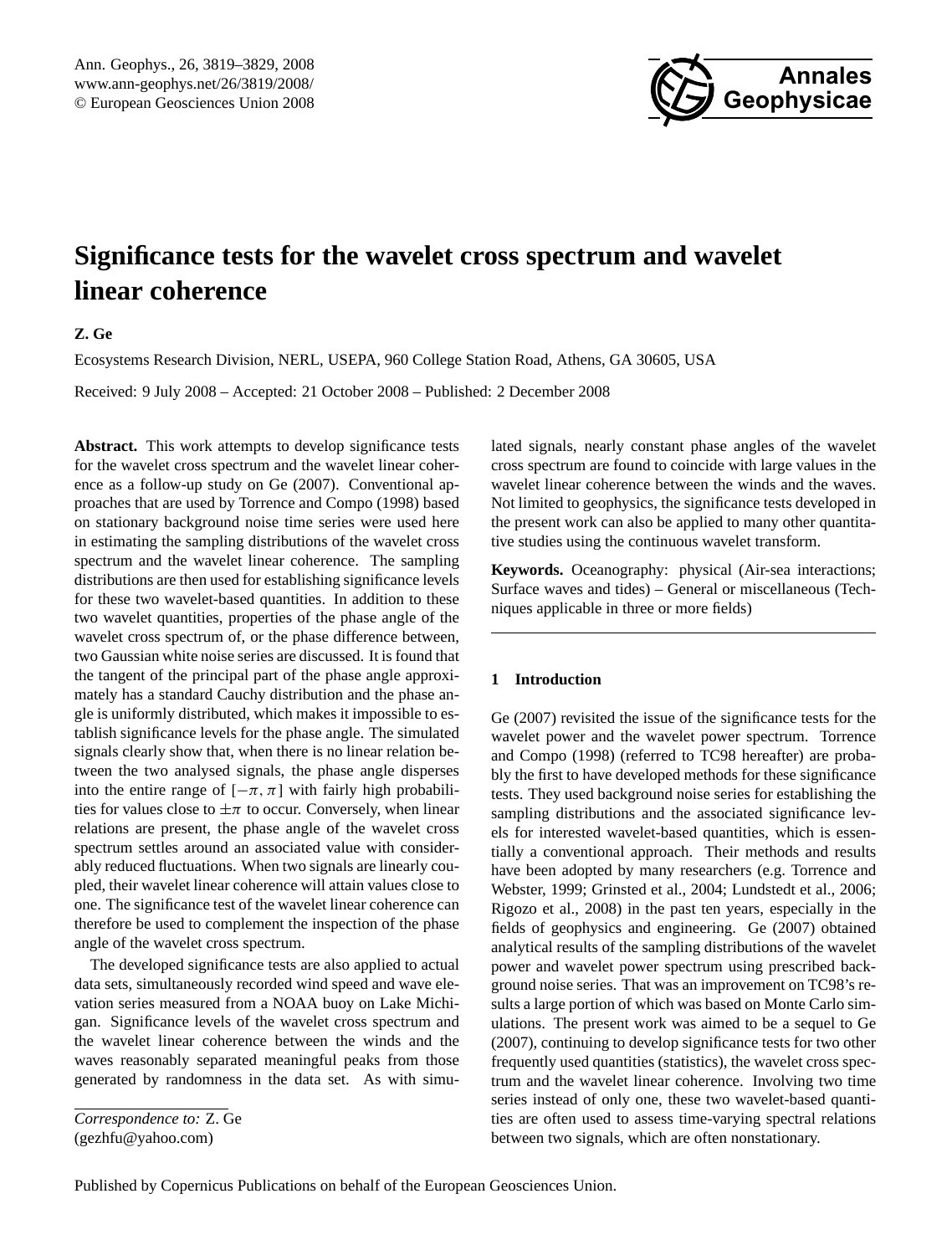Perhaps the first one in geophysics, Liu (1994) defined the wavelet cross spectrum (WCS) between two time series  $x(t)$ and  $y(t)$  as

<span id="page-1-0"></span>
$$
C_{xy}(a, b) = X^*(a, b)Y(a, b),
$$
 (1)

where  $a$  and  $b$  are scale and time variables, respectively,  $X(a, b)$  and  $Y(a, b)$  are the wavelet coefficients of the time series  $x(t)$  and  $y(t)$ , respectively, and  $*$  means complex conjugate. In the definitions in Liu (1994) and TC98, the complex conjugate of  $Y(a, b)$ , instead of that of  $X(a, b)$ , was used. This inconsistency in definition will not affect any discussions below. Equation [\(1\)](#page-1-0) has defined a WCS for each point in the time-scale domain, similar to the wavelet power. Since the WCS  $C_{xy}$  is complex when complex wavelets such as the Morlet wavelet are used, its squared absolute value,

<span id="page-1-2"></span>
$$
|C_{xy}(a,b)|^2 = |X^*(a,b)Y(a,b)|^2 = |X(a,b)|^2 |Y(a,b)|^2, (2)
$$

or simply its absolute value  $|C_{xy}(a, b)|$ , is often plotted for visualisation (TC98). Apparently, a large value of  $|C_{xy}(a, b)|^2$  occurs when the two signals x and y have large power at similar scales (frequencies) and around the same time, regardless of the local phase difference. When the phase information is desired, one needs to refer back to Eq. [\(1\)](#page-1-0). Specifically, if the complex number  $C_{xy}$  is expressed in terms of its module and phase angle, we have

<span id="page-1-3"></span>
$$
C_{xy}(a, b) = |X(a, b)|e^{-i\theta_x(a, b)}|Y(a, b)|e^{i\theta_y(a, b)}
$$
  
=  $|C_{xy}|e^{i(\theta_y(a, b) - \theta_x(a, b))}$ . (3)

This means that the phase angle of the WCS, i.e.  $\theta_{\rm v}(a, b) - \theta_{\rm x}(a, b)$ , reflects the phase difference by which  $y(t)$  leads  $x(t)$  at the given scale and time. To present the information in phase Liu (1994) suggested that both the real and imaginary parts of the WCS be shown. Alternatively, another common practice is to show both the absolute value and the phase angle of  $C_{xy}$  in the time-scale domain.

A well-known disadvantage of the WCS in the time-scale domain is that it cannot be normalised to have a value bounded by, for example, zero and one. A normalisation similar to what brings about the correlation coefficient between two time series always yields a value of unity for the WCS (TC98). In other words, the normalisation of the WCS cannot be done locally, and it must involve multiple points in the time-scale domain for some degree of smoothing. In geophysics as well as other physical fields, a simple averaging in time will yield a useful measure of the local linear coupling in the scale (frequency) domain between two signals. This averaged quantity is referred to as the wavelet linear coherence (WLC) (or sometimes the wavelet coherency) expressed as

<span id="page-1-1"></span>
$$
L_{xy}(a) = \frac{|\int_T X^*(a, b)Y(a, b)db|^2}{\int_T |X(a, b)|^2 db \int_T |Y(a, b)|^2 db},
$$
\n(4)

where T is the time interval for averaging.  $L_{xy}$  is zero for cases of no linear relation, is one for a perfect linear coupling,

and has values between zero and one for linear relations of different degrees. It is important to note that the linear relation here is not exactly the same as the conditions that result in a large value in the  $|C_{xy}|$ . A large  $L_{xy}$  at a particular scale a results from persistently large wavelet energy densities at a in both time series and a nearly constant phase difference between these two series at  $a$  over a period  $T$ . The numerator on the right side of Eq. [\(4\)](#page-1-1) will otherwise have a near zero value. The role that the phase difference plays in the WLC will become clearer in Sect. [4.](#page-4-0)

The significance test, one of the central ideas in statistical inference, is also important for the interpretation of results using wavelet-based approaches. The significance test establishes significance levels below which the results are considered not to be "significantly" different from zero and hence none of them can be used with sufficient confidence. The null hypothesis  $(H_0)$  in the present work will be based on two independent Gaussian White Noise (GWN) time series and the associated sampling distributions of the interested wavelet-based quantities (statistics), which is a conventional approach in many statistical studies (e.g. Jenkins and Watts, 1969; TC98; Ge, 2007). In this approach, it is important to bear two points in mind. First, using the sampling distribution of the WCS (or WLC) of two independent GWNs is not the only way to establish the significance levels for the associated quantities. Two Gaussian red noise series (TC98), one time series of any kind (even without a known Fourier spectrum) and one GWN, or more particular combinations of two time series can all theoretically result in zero WCS and WLC and hence define significance levels of their own. For simplicity, we assume that the combination of two GWNs is not only the simplest but also the most representative kind for establishing the null hypothesis. The derived significance levels based on two GWNs can be readily extended for those based on two Gaussian red noise series (TC98). In the present work, therefore, only the case of two independent GWNs is considered in estimating the sampling distributions of the WCS and the WLC. The second point is that, in conventional approaches, the null hypothesis for a significance test for wavelet-based quantities is inevitably constructed on stationary reference (background) series such as GWNs and red noise series, even though the actual time series to be analysed often are nonstationary. Regarding this issue TC98 provided some reasons for still using stationary reference series. Their main point of view was that stationary significance tests are more mature and more suitable for providing a standard by which any nonstationarity can be detected. Moreover, we should point out here that, since the analysed nonstationary time series do not usually change their statistical properties dramatically over a short time, the use of stationary reference signals for establishing the null hypothesis is locally justified. Caution nevertheless should be taken when conducting significance testing on naturally observed data sets.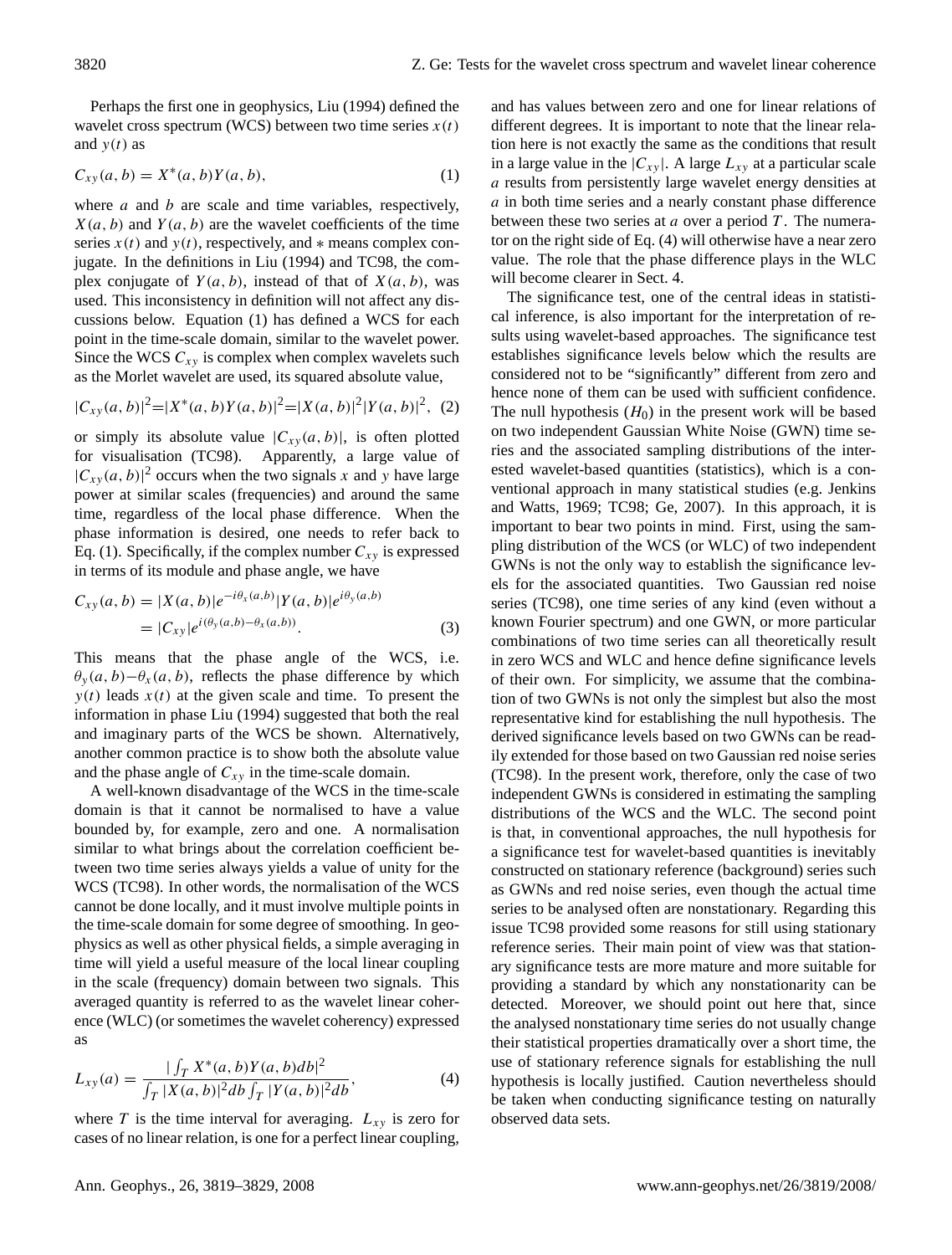The following discussions will be based on the Morlet wavelet, whose mother wavelet is defined as

$$
\psi(t) = \pi^{-1/4} e^{i\omega_0 t} e^{-\frac{t^2}{2}},\tag{5}
$$

where  $\omega_0$  is set equal to 6.0 and t denotes time. The family of the Morlet wavelets  $\psi_{a,b}(t)$  can be generated by time translations and scale dilations, such that

$$
\psi_{a,b}(t) = \frac{1}{\sqrt{a}} \psi\left(\frac{t-b}{a}\right). \tag{6}
$$

The use of the Morlet wavelet and other complex wavelets will give rise to complex wavelet coefficients and hence additional information can be deduced from the phase angle of all complex wavelet quantities. The analyses in the following sections can readily be applied to other types of wavelets whenever the continuous wavelet transform is used. As for the significance tests on wavelet-based quantities obtained using the discrete wavelet transform, more considerations and manipulations are needed, which is beyond the scope of the present work.

#### <span id="page-2-4"></span>**2 Significance test of the wavelet cross spectrum**

Two independent GWN series are denoted as  $x$  and  $y$  with variances  $\sigma_x^2$  and  $\sigma_y^2$ , respectively. To avoid complication of notations,  $x$  and  $y$  also represent realisations of these two random processes.

The squared absolute value of the WCS of two GWNs is the product of two  $\chi^2$ -distributed random variables,  $|X(a, b)|^2$  and  $|Y(a, b)|^2$  (Eq. [2\)](#page-1-2). TC98 gave a form of the probability density function (PDF) of the absolute value (not squared) of the WCS:

<span id="page-2-0"></span>
$$
f_{\nu}(z) = 2^{2-\nu} z^{\nu-1} K_0(z) / \Gamma^2(\nu/2), \tag{7}
$$

where  $\Gamma$  is the Gamma function,  $K_0(z)$  is the modified Bessel function of order zero, and  $\nu$  is the degree of freedom of the  $\chi^2$  distributions of the associated wavelet power. When complex wavelets are used, i.e.  $\nu=2$ , Eq. [\(7\)](#page-2-0) becomes

<span id="page-2-2"></span>
$$
f_{\rm TC}(z) = z K_0(z),\tag{8}
$$

where the subscript "TC" indicates that it results from TC98's form Eq. [\(7\)](#page-2-0). Equation [\(7\)](#page-2-0), however, cannot be found in Jenkins and Watts (1968) as it seemed, nor was its derivation clearly presented. In what follows, we will provide a clear derivation of the sampling distribution of the WCS of two GWNs.

Wells et al. (1962) obtained the probability distribution of the product of two independent non-central  $\chi^2$ -distributed random variables, also reviewed later by Kotz and Srinivasan (1969). The sampling distribution of  $|C_{xy}|^2$  based on two independent GWNs is a special case where the degrees of

freedom of the two  $\chi^2$  distributions are both 2 and the noncentrality parameters are both zero. More specifically, since

$$
\frac{|X|^2}{\delta t \sigma_x^2/2} \sim \chi_2^2
$$

and

$$
\frac{|Y|^2}{\delta t \sigma_y^2/2} \sim \chi_2^2
$$

with  $\delta t$  being the sampling period or the reciprocal of the sampling frequency  $F_s$  (Ge, 2007), their product

$$
\frac{|X|^2}{\delta t \sigma_x^2/2} \frac{|Y|^2}{\delta t \sigma_y^2/2} \sim W_2,
$$

where  $W_2$  denotes the probability distribution with a PDF

<span id="page-2-5"></span>
$$
f(z) = \frac{1}{2} K_0(z^{1/2}),
$$
\n(9)

based on Wells et al. (1962). Rearranging terms we have

<span id="page-2-1"></span>
$$
\frac{|C_{xy}(a,b)|^2}{\sigma_x^2 \sigma_y^2} \sim \frac{1}{4} \delta t^2 W_2.
$$
 (10)

The significance level for a percentile  $\alpha$  can be deduced from the 1 $-\alpha$  percentile of the W<sub>2</sub> distribution. Moreover, we can prove that the results obtained here, Eq. [\(10\)](#page-2-1), and TC98's form, Eq. [\(8\)](#page-2-2), are equivalent to each other and are equally correct in determining the significance levels for the WCS of two GWNs. More details are given in Appendix [A.](#page-0-1)

A set of simulated signals can be used to examine the proposed significance test of the WCS. Sine signals with a prescribed signal-to-noise ratio, SN, were generated. Same as those in Ge (2007), each of the signals consists of 2000 points with a sampling frequency of 50 Hz (i.e.  $\delta t = 0.02$  s). The entire period of 2000 points is divided into three intervals. In different intervals the two generated time series,  $x(t)$ and  $y(t)$ , have different properties. The two signals are generated such that

<span id="page-2-3"></span>
$$
\begin{cases}\nx = A \sin(2\pi f_x t) + \text{GWN}(0, 1) \\
n \in [701, 900] \\
y = A \sin(2\pi f_x t + \frac{t - t(700)}{t(900) - t(700)} 2\pi) + \text{GWN}(0, 1) \\
n \in [701, 900] \\
x = A \sin(2\pi f_x t) + \text{GWN}(0, 1) \\
n \in [901, 1100] \\
y = A \sin(2\pi f_x t - \frac{2}{3}\pi) + \text{GWN}(0, 1) \\
n \in [901, 1100] \\
x = A \sin(2\pi f_x t) + \text{GWN}(0, 1) \\
n \in [1101, 1300] \\
y = A \sin(2\pi f_x t + \frac{2}{3}\pi) + \text{GWN}(0, 1) \\
n \in [1101, 1300] \\
n \in [1101, 1300],\n\end{cases}
$$
\n(11)

where *n* denotes the order of data points,  $f_x$  is set at 8 Hz, A is determined by the prescribed signal-to-noise ratio, which is 3 for the present study, through the relation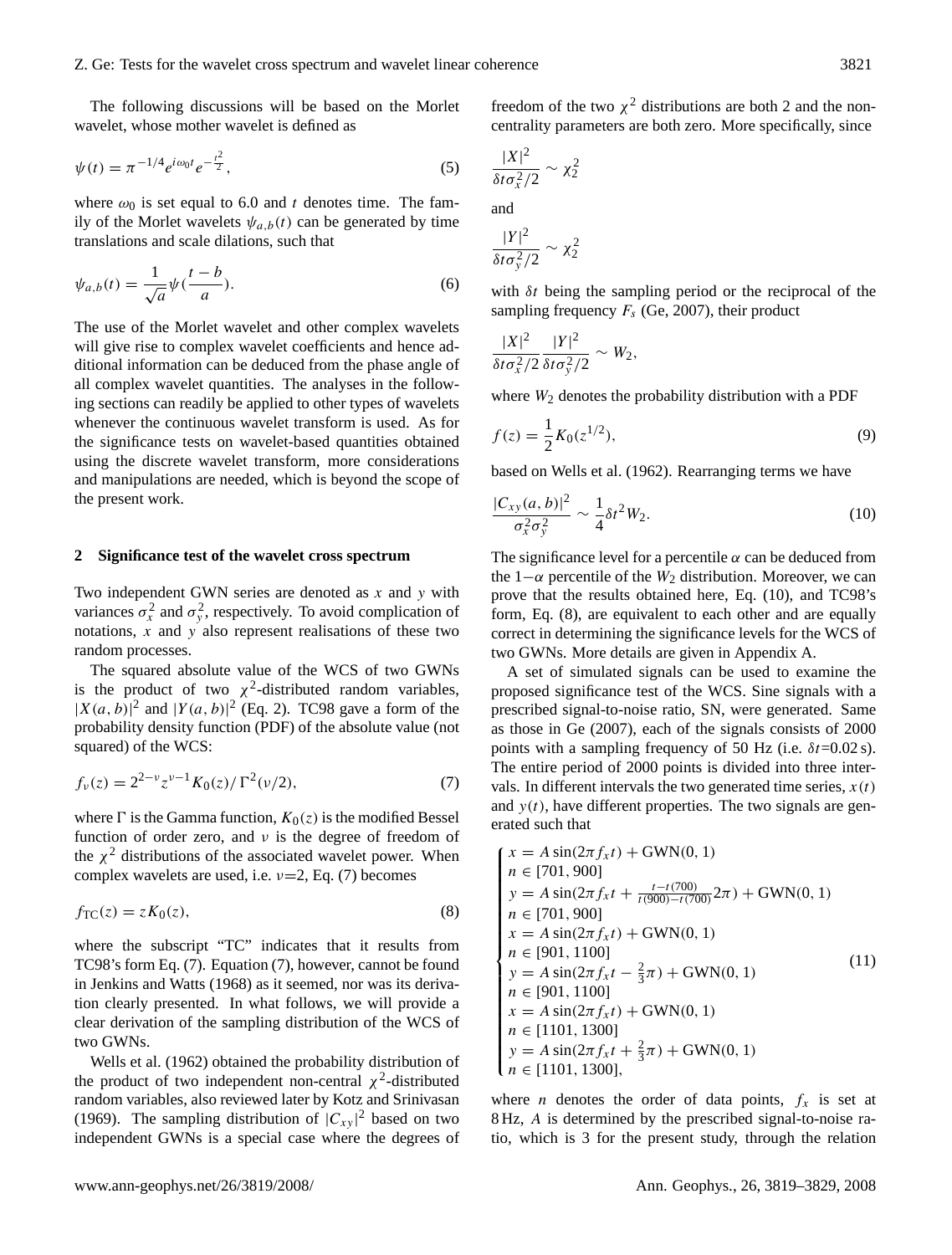

<span id="page-3-0"></span> $|C_{xy}(a, b)|^2$  of two simulated signals given by Eq. [\(11\)](#page-2-3) and the 5% **Fig. 1.** Squared absolute value of the wavelet cross spectrum significance level.

lated signals thus have a linearly varying phase difference in  $SN=10 \log_{10} A^2$ , and GWN(0, 1) denotes a GWN with a are just GWNs. TC98's Fortran code for estimating the The signals in the periods prior to  $n=701$  and after  $n=1300$ phase difference  $2\pi/3$  in the third interval  $n \in [1101, 1300]$ . the first interval  $n \in [701, 900]$ , a constant phase difference th<br>pl<br>ar are affected by the edge effect at the largest scales, the influ-(TC98), only the central 600 points ( $n \in [701, 1300]$ ) are used wavelet coefficient was used with an adjustment as suggested ence of the edges is negligible. zero mean and a unit standard deviation. These two simu- $-2\pi/3$  in the second interval  $n \in [901, 1100]$ , and a constant in Appendix A of Ge (2007). To avoid the cone of influence for analysis. Although the retained wavelet coefficients still

 $|C_{xy}|^2$ , between the simulated signals x and y (Eq. [11\)](#page-2-3) nor-curves in Fig. [1](#page-3-0) represent three vertical slices of  $|C_{xy}|^2$  val-Figure [1](#page-3-0) shows the squared absolute value of the WCS, malised by the product of the variances of the two signals over the period that covers the central 600 points. The three ues in the original time-scale domain, with scale a converted into frequency  $f$  through the relation

<span id="page-3-4"></span>
$$
a = f_c/f \approx 0.9394/f \tag{12}
$$

for the Morlet wavelet. The timing for the three curves,  $b$ , is expressed relative to the beginning of the central 600 points instead of that of the entire 2000 points. Hence, the times at  $b=150\delta t$ ,  $b=300\delta t$ , and  $b=450\delta t$  fall in the three intervals in Eq. [\(11\)](#page-2-3), respectively. With a relatively high SN ratio, all the three curves of  $|C_{xy}|^2$  are well above the theoretical 5% significance level based on Eq. [\(10\)](#page-2-1), regardless of the patterns of the phase difference between  $x$  and  $y$  in different intervals. As expected, all the three curves peak at about 8 Hz (i.e.  $f_x$ ) with small deviations due to the added GWNs.

Very small ripples are observed in Fig. [1](#page-3-0) at frequencies lower than 4 Hz. These ripples are correctly indicated to be random noise, or not significantly different from zero with a 95% confidence, by the 5% significance level.

#### <span id="page-3-3"></span>**3 Property of the phase angle of the WCS**

The phase angle of the WCS for each point in the twodimensional time-scale domain can be plotted (TC98). TC98, however, did not propose any significance test or confidence interval for the phase. The significance test on the phase angle appears not to be as important as that on other popular wavelet-based quantities. Nevertheless, some of the properties of the phase angle of the WCS might be interesting to the users of the wavelet analysis.

If the range of the phase angle  $\phi$  is  $[-\pi, \pi]$  and the conventional range of the arctangent function is  $[-\pi/2, \pi/2]$ , we have

<span id="page-3-1"></span>
$$
\phi = \arctan \frac{Im[X^*Y]}{Re[X^*Y]} + \mu \pi = \phi_0 + \mu \pi,\tag{13}
$$

where  $\mu=0$  when the complex number  $C_{xy}=X^*Y$  is in the first or fourth quadrant of the complex plane,  $\mu=1$  when  $C_{xy}$ is in the second quadrant, and  $\mu = -1$  when  $C_{xy}$  is in the third quadrant. Using the real and imaginary parts of  $X$  and  $Y$ , Eq. [\(13\)](#page-3-1) leads to

<span id="page-3-2"></span>
$$
\tan \phi_0 = \frac{Re[X]Im[Y] - Im[X]Re[Y]}{Re[X]Re[Y] + Im[X]Im[Y]}.
$$
\n(14)

When  $x$  and  $y$  are independent GWNs, the numerator and the denominator of Eq. [\(14\)](#page-3-2) are independent of each other, unbounded, and can take any real values. As suggested by Jenkins and Watts (1968, p. 366), they can be considered to be approximately normally distributed variables. The quantity tan  $\phi_0$  is thus the ratio of two normally distributed random variables, which has a standard Cauchy distribution denoted as  $C(0, 1)$ . More details are given in Appendix [B.](#page-2-4) The PDF of tan  $\phi_0$  is therefore

$$
f(z) = \frac{1}{\pi(1 + z^2)},
$$
\n(15)

which yields no mean or any higher-order moments but a zero median. That Cauchy distributed random variables have no variance implies that the random variable can take extreme values more often than would naturally occur (e.g. for normally distributed variables). Given a sufficiently long set of time series x and y (GWNs), tan  $\phi_0$  can disperse into an unbounded range with extreme values observed more frequently than rarely. The angle  $\phi_0$  can hence take any value between  $-\pi/2$  and  $\pi/2$  and is distributed much more uniformly than a normally distributed variable. Papoulis (1965, p. 199) reached a further result:  $\phi_0$  in Eq. [\(14\)](#page-3-2), as the principal part of the phase angle of a random complex number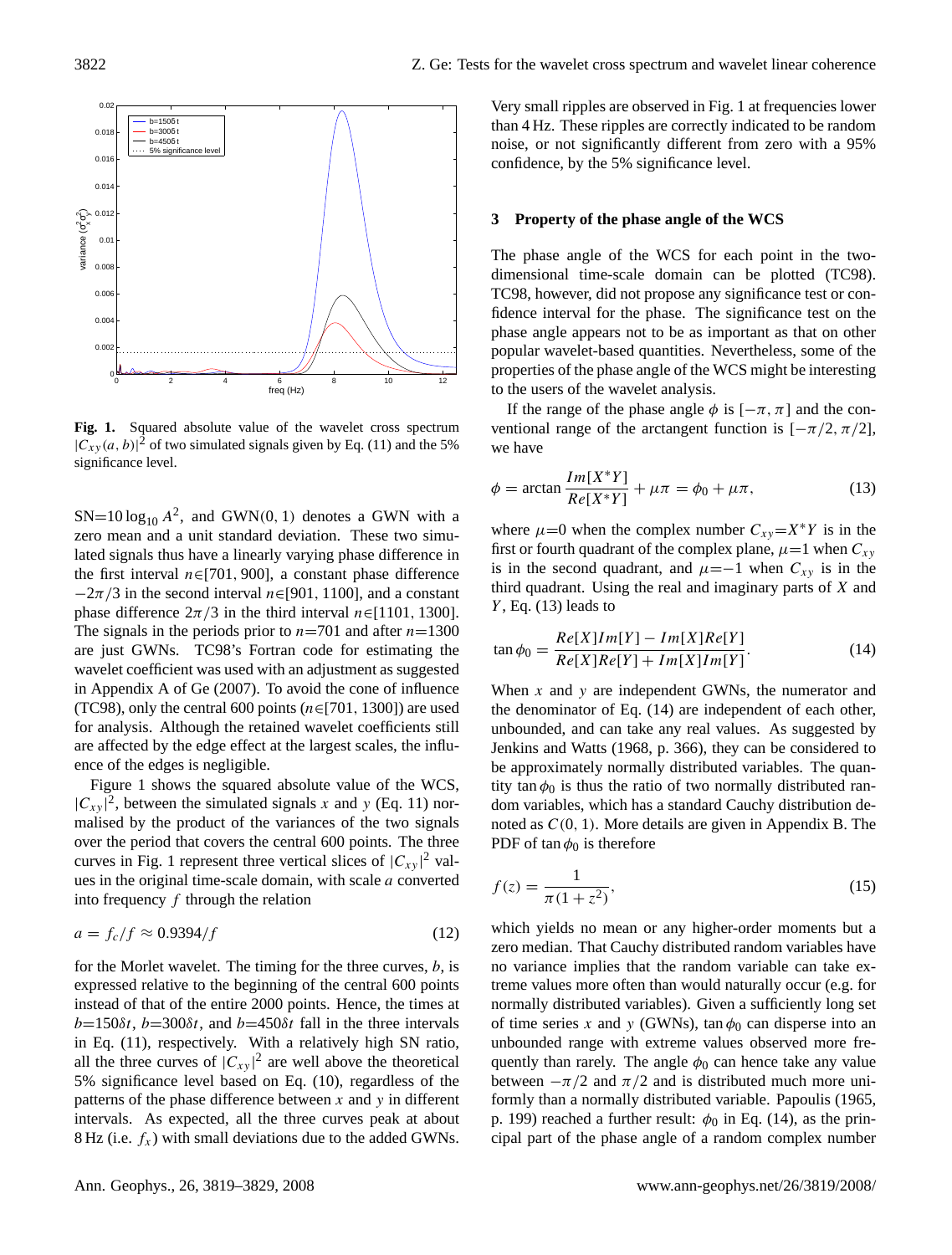that has independently normally distributed real and imaginary parts with zero means and equal variances, has an exactly uniform distribution in the interval from  $-\pi/2$  to  $\pi/2$ . Taking advantage of this observation as well as the fact that  $C_{xy} = X^*Y$  can be in the four quadrants of the complex plane with equal probabilities, we deduce that the phase angle of  $C_{xy} = X^*Y$ ,  $\phi$ , has a uniform distribution in the interval between  $-\pi$  to  $\pi$ . Therefore, no significance level can be established with the aid of the sampling distribution of  $\phi$ . In other words, the phase angle  $\phi$  will fill the range between  $-\pi$  and  $\pi$  without concentrating around any particular value. The randomness of the two GWNs x and y makes  $\phi$  not likely to be bounded around any value but rather scattered in the whole range of  $[-\pi, \pi]$ .

Figure [2](#page-4-1) shows the time variation of the phase angle  $\phi$  of the WCS of the simulated signals  $x$  and  $y$  given by Eq. [\(11\)](#page-2-3) at three frequencies: 6 Hz, 8 Hz, and 10 Hz. According to Eq. [\(11\)](#page-2-3) the phase at 6 Hz and 10 Hz should reflect both randomness due to the added GWN components and the influence of the scale at 8 Hz through the correlation between adjacent scales. The phase pattern at 8 Hz is evident, including a linear increase in the first 200-point period, a relatively stable negative phase angle in the middle 200-point period, and a nearly constant positive phase angle in the last portion of the period. However, the nearly constant phase angles in the second and third intervals are not exactly  $-2\pi/3$  and  $2\pi/3$ as prescribed by Eq. [\(11\)](#page-2-3). This is not completely unexpected since the phase difference between x and y (Eq. [3\)](#page-1-3) at any frequency has been perturbed by the different GWN components added to  $x$  and  $y$ . Affected by the scale at 8 Hz, the phase angle of the WCS at 10 Hz bears resemblance to that at 8 Hz, while the pattern of the phase appears to be much more irregular. The phase angle at 6 Hz reflects randomness with values close to  $\pm \pi$  occurring more often than rarely, especially within the interval of the last 200 points. The difference between the phase patterns at 8 Hz and those at 6 Hz and 10 Hz are consistent with the deduced properties of the phase angle of the WCS of two GWNs. It hence appears that if the phase difference between two signals has a regular pattern the phase of the WCS tends to become stable and reveal that pattern rather than fluctuate everywhere. The significance test of the phase angle of the WCS should thus be replaced by identification of regular phase patterns. Since it is still quite subjective to distinguish a regular phase pattern from randomly fluctuating ones, we suggest that the wavelet linear coherence of the same two signals be inspected. More details are given in Sect. [4.](#page-4-0)

#### <span id="page-4-0"></span>**4 Significance test of the wavelet linear coherence**

The definition of the WLC is given by Eq. [\(4\)](#page-1-1). For a certain  $a$ , the discrete form of Eq. [\(4\)](#page-1-1) can be expressed as

$$
L_{xy}(a) = \frac{|\sum_{m} X_a^*(b)Y_a(b)|^2}{\sum_{m} |X_a(b)|^2 \sum_{m} |Y_a(b)|^2},\tag{16}
$$



<span id="page-4-1"></span> $(\phi \in [-\pi, \pi])$ , of two simulated signals given by Eq. [\(11\)](#page-2-3) at 6 Hz **Fig. 2.** Phase angle of the wavelet cross spectrum,  $\phi(a, b)$ (blue), 8 Hz (red), and 10 Hz (black).

where the summations are over  $m$  data points such that  $T = m\delta t$ . This form of the WLC can be readily viewed as a squared correlation coefficient between two  $m$ -point time series:  $\{X_a^*\}$  and  $\{Y_a\}$ . As Jenkins and Watts (1968, p. 379) pointed out, the sampling distribution of the correlation coefficient (not squared) of two normally distributed random variables can be obtained by Fisher's z-transformation. Then the only problem to consider now is how the two series,  $\{X^*_a\}$ and  ${Y_a}$ , can be treated as realisations of two random variables.

The continuous wavelet transform as used in the present work gives rise to redundancy when one-dimensional time series is resolved into a two-dimensional time-scale domain. Neither of the two series,  $\{X_a^*(j)\}\$ and  $\{Y_a(j)\}\$  $(j=1, 2, \dots, m)$ , can be considered to be a series of independent observations unless the inter-correlation of adjacent data points in  $\{X_a^*\}$  and  $\{Y_a\}$  is removed. It can be deduced that the covariance of two wavelet coefficients of a GWN series x at scale a and times  $b_i$  and  $b_j$ , i.e.

<span id="page-4-3"></span>
$$
|\text{Cov}[X_a(b_i), X_a(b_j)]| = \delta t \sigma_x^2 e^{-\Delta b^2 / 4a^2},\tag{17}
$$

where  $\Delta b=|b_i-b_j|$  (Appendix [C\)](#page-3-3). The decay of the correlation coefficient of wavelet coefficients of the same scale with a separation in time  $\Delta b$  is determined by the exponential function  $e^{-\Delta b^2/4a^2}$ , or

<span id="page-4-2"></span>
$$
\rho(\Delta b) = e^{-\Delta b^2 / 4a^2} \tag{18}
$$

with  $\rho(\Delta b)$  denoting the absolute value of the correlation coefficient of temporally adjacent wavelet coefficients. Obviously, farther apart wavelet coefficients are less correlated. More discussion can be found in Appendix [C.](#page-3-3)

At this point we can prescribe a decorrelation parameter κ such that the correlation coefficient  $\rho(\Delta b)=1/\kappa$ . Solving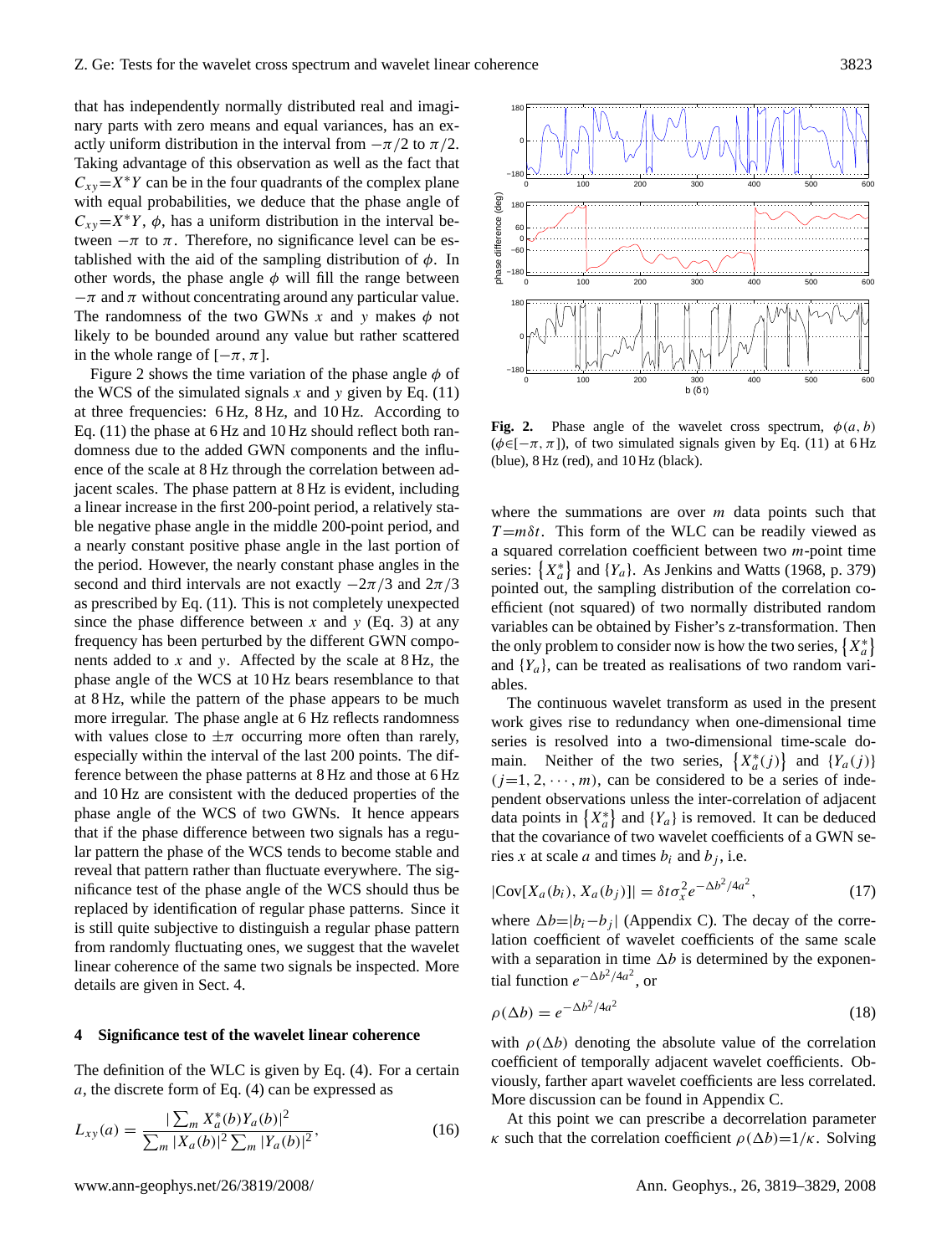

<span id="page-5-1"></span>creasing time separation reflected by the decorrelation of wavelets. 0.9 the red and the black wavelets have a correlation coefficient of 1/20 and the black wavelets have a correlation coefficient of  $1/5$  ( $\kappa$ =5); **Fig. 3.** Decorrelation of wavelet coefficients of a GWN with an in-The mother Morlet wavelets  $\psi(t)$  are used for illustration. The blue  $(\kappa=20)$ .

individual sub-series the correlation coefficient of any wavelet coefficients, such as  $\{X_a^*(j)\}$  ( $j=1, 2, \dots, m$ ), can tion coefficient is below  $1/\kappa$ . In this approach, a series of We can further assume that the wavelet coefficients are conresponding to correlation levels of  $1/5$  or  $1/20$ , respectively. efficients falls below  $1/\kappa$ . The decorrelation parameter  $\kappa$ yond which the correlation coefficient between wavelet cofor  $\Delta b$  we are able to determine the time separation  $\Delta b$  beany individual sub-series the correlation coefficient of any can be set at a large positive number such as 5 or 20, cortion coefficient lower than  $1/\kappa$ . Therefore, each sub-series the number of the sub-series is equivalent to the sample size. sidered to be independent of each other when their correlabe grouped into a number of independent sub-series. Within two wavelet coefficients is larger than  $1/\kappa$ , while the wavelet coefficients belonging to different sub-series have a correlais equivalent to an independent observation in a sample, and More specifically, setting  $\rho(\Delta b)=1/\kappa$  yields

$$
\Delta b = 2\sqrt{\ln \kappa} a. \tag{19}
$$

The sample size, denoted as  $N(a)$  which is a function of the scale, can be estimated through the relation  $N(a)=T/\Delta b$ , so that

<span id="page-5-0"></span>
$$
N(a) = \frac{m\delta t}{2\sqrt{\ln \kappa}a}.
$$
\n(20)

Since the correlation coefficient of the wavelet coefficients of a GWN y decays at the same rate as described by Eq. [\(18\)](#page-4-2), Eq.  $(20)$  is also applicable to the wavelet coefficient of y. For example, for the case of  $a=1$  (the mother Morlet wavelet), example, for the case of  $a=1$  (the mother Morlet wavelet), the time separation  $\Delta b$  for  $\kappa = 5$  is  $2\sqrt{\ln 5}$  and that for  $\kappa = 20$ 

is  $2\sqrt{\ln 20}$ . The Morlet wavelets with these two separations from a Morlet wavelet at the origin are shown in Fig. [3,](#page-5-1) giving an idea about how wavelet coefficients become decorrelated as they are more and more separated in time. The correlation coefficient of wavelet coefficients essentially is reflected by that of wavelet functions when the analysed time series is a GWN (Appendix [C\)](#page-3-3). For clarity, the Morlet wavelets (real part), instead of the wavelet coefficients, are shown in Fig. [3.](#page-5-1) Figure [3](#page-5-1) also indicates that increasing  $\kappa$  from 5 to 20 does not require a much wider separation. Hence, we will simply set  $\kappa$  at 5 for most cases in the following sections.

The two original series  $\{X_a^*\}$  and  $\{Y_a\}$  of length m can now be treated as two reduced series of independent observations of length  $N(a)$ . Using Fisher's transformation we have

<span id="page-5-2"></span>
$$
\arctan h(r_{xy}) \sim N(\arctan h(\rho_{xy}), \frac{1}{\sqrt{N(a) - 3}}),\tag{21}
$$

where  $r_{xy}$  and  $\rho_{xy}$  are the theoretical and estimated correlation coefficients of  $\{X_a^*\}$  and  $\{Y_a\}$ . In the case of x and y being GWNs and a large  $N(a)$  (i.e. at reasonably small scales), the probability distribution is approximately

<span id="page-5-3"></span>
$$
\arctan h(r_{xy}) \sim N(0, \frac{1}{\sqrt{N(a)}}) \approx N(0, \sqrt{\frac{2\sqrt{\ln \kappa a}}{m\delta t}}). \quad (22)
$$

The  $\alpha$  significance level of the WLC is hence

<span id="page-5-5"></span>
$$
D_{\alpha}(L_{xy}) = \tanh^2\left(s_{\alpha}\sqrt{\frac{2\sqrt{\ln\kappa}f_cF_s}{mf}}\right)
$$
 (23)

with  $s_\alpha$  denoting the 1– $\alpha$  percentile of the standard normal distribution and scales converted into frequencies through Eq. [\(12\)](#page-3-4). More detailed derivation can be found in Ap-pendix [C.](#page-3-3) When  $N(a)$  is close to or even smaller than 3, as is often the case at very large scales, the resulting  $\alpha$  significance level according to Eqs. [\(21\)](#page-5-2) and [\(22\)](#page-5-3) tends to be larger than one. For most cases, therefore, no WLC results should be trusted with confidence at the largest scales.

Van Milligen et al. (1995) estimated the "statistical noise level" of the WLC as

<span id="page-5-4"></span>
$$
D_{VM}(L_{xy}) \approx 2\sqrt{\frac{F_s}{mf}}
$$
 (24)

through a similar but much more heuristic reasoning. We believe that their so-called statistical noise level is exactly the significance level, but it is not clear what  $\alpha$  value was associated with Eq. [\(24\)](#page-5-4). Comparing Eqs. [\(23\)](#page-5-5) and [\(24\)](#page-5-4) we have an impression that Eq. [\(23\)](#page-5-5), with more factors taken into account, is a much more accurate form than the one suggested by van Milligen et al. (1995).

As an example, Fig. [4](#page-6-0) shows two sets of significance levels. The blue set of curves is significance levels for  $m$  of 40, 80, 140, 200, and 400 points, from top to bottom, for the case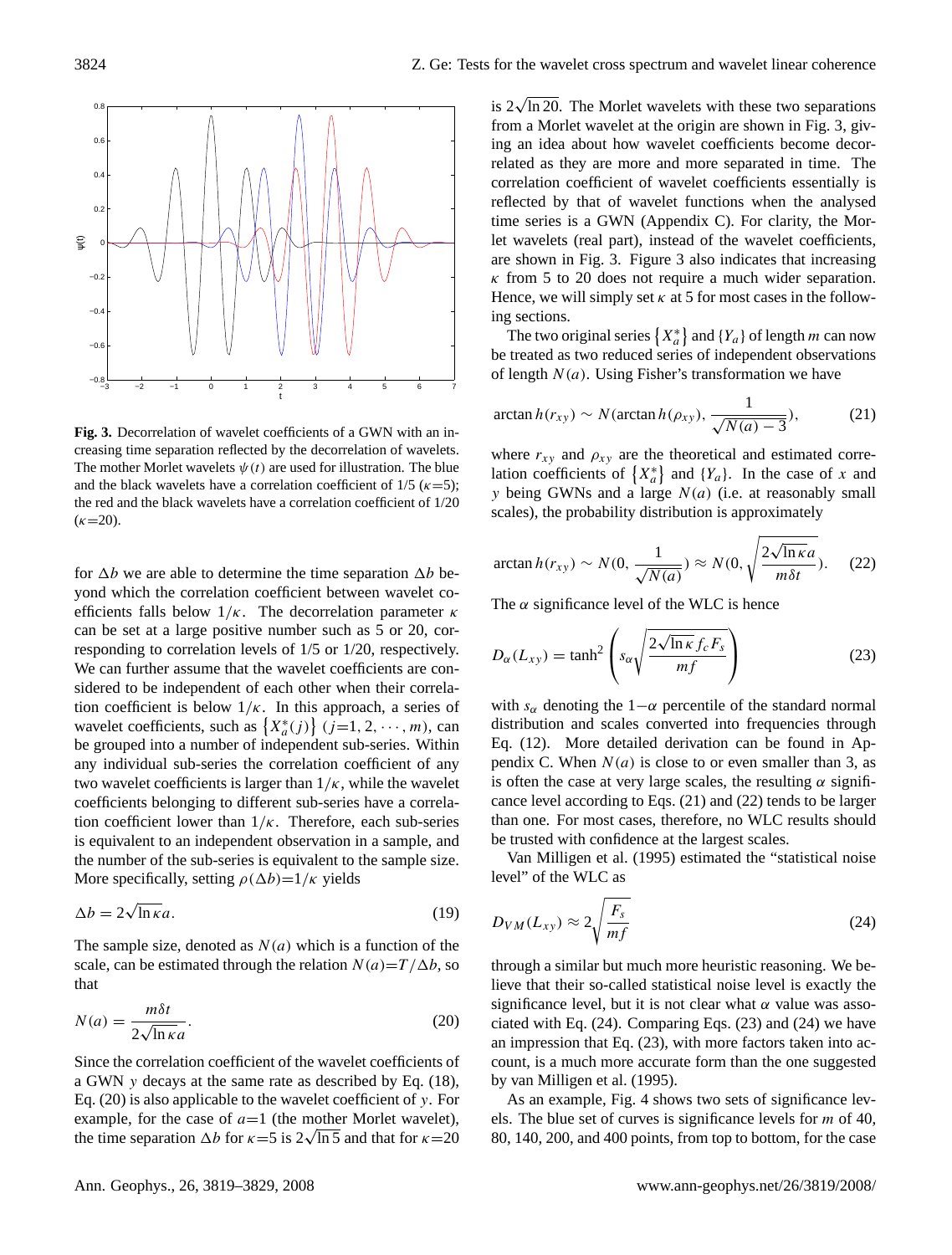

<span id="page-6-0"></span> $\kappa = 5$ ,  $m=40$ , 80, 140, 200, and 400 from top to bottom; blue:  $\kappa = 20$ , **Fig. 4.** 5% significance levels of the wavelet linear coherence: red:  $m=40, 80, 140, 200,$  and 400 from top to bottom.

of  $\kappa$ =20. It is obvious that the low frequency range tends to be seriously affected by random noise, and the significance levels drop rapidly with increasing m. When the decorrelation condition is relaxed to  $\kappa = 5$ , the resulting significance levels (the red set of curves) are evidently, but not considerably, lower than their corresponding ones for  $\kappa$ =20. For example, for  $m=80$ , the difference of the significance levels between  $\kappa$ =20 and  $\kappa$ =5 is approximately 0.08 for most of the frequencies. The difference seems to be much smaller when  $m$  is increased to 200 or 400. In most practical cases, therefore,  $\kappa = 5$  should be reasonably effective. Another feature of Fig. [4](#page-6-0) is that all significance level curves are below one. This is not realistic because Eq. [\(23\)](#page-5-5) is only applicable to scales that are not too large. One should be aware of the possibility of  $N(a)$  being close to 3, and, practically, should not make use of any results below 5 Hz in Fig. [4.](#page-6-0)

Figure [5](#page-6-1) shows three WLC curves starting at  $b=50\delta t$ , 250 $\delta t$ , and 450 $\delta t$  with an integration length m of 120 points  $(\kappa=5)$ , so that the three WLC curves are completely estimated within the three intervals respectively. In Fig. [5,](#page-6-1) the WLC levels around 8 Hz for the second and third intervals are well above the local 5% significance level, while that for the first interval cannot be distinguished from the WLC caused by random noise. This clearly exhibits the effect of the phase-difference pattern of  $x$  and  $y$  on the resulting WLC values. During the second and third intervals, the stability in the phase difference (Fig. [2\)](#page-4-1) yields a peak in the WLC at the associated frequency. In contrast, the linearly varying, i.e. inconstant, phase difference between x and y in the first interval leads to a low level of WLC that is considered not to be significantly larger than zero. Furthermore, the rapid fluctuations at low frequencies, which have obviously resulted from randomness, are collectively far below the 5% significance



<span id="page-6-1"></span>by Eq. [\(11\)](#page-2-3) estimated over  $m=120$  points starting from  $b=50\delta t$ in Eq. [\(11\)](#page-2-3). represent, respectively, the linear relations in the three intervals as **Fig. 5.** Wavelet linear coherence  $L_{xy}$  of two simulated signals given (blue),  $b=250\delta t$  (red), and  $b=450\delta t$  (black). The three WLC curves

this particular case. level, especially from 1 Hz to 5 Hz. This implies the possibility of relaxing  $\alpha$  to larger values, such as 10% or 20%, for

#### **5 Significance tests on actually observed data sets**

and approximations have been inevitably made in the course observed data, simply because assumptions, simplifications, As pointed out previously, theoretically developed signifiof derivation. The NOAA's (National Oceanic and Atmois used here again. The description of the data set can u) and the wave elevation (denoted as  $\eta$ ) were simultanecance tests should be examined and validated by actually spheric Administration) Lake Michigan wind-wave data set be found in Ge and Liu (2007 and 2008) and Ge (2007). Briefly, the horizontal wind velocity time series (denoted as ously recorded by a NOAA 3-m discus buoy, deployed during the autumn of 1997 in nearshore eastern Lake Michigan of the United States (43.02◦ N, 86.27◦ W) with a sampling frequency  $F_s = 1.7$  Hz. The data set exhibits a long process of wave growth in response to increasing wind forcing, as discussed previously by Ge and Liu (2008).

A 2000-point data segment was picked out from the windwave data set, and the central 600-point wavelet coefficients were used for further analysis. The WLC  $L_{nu}$  estimated over the period from  $b=200\delta t$  to 299 $\delta t$  ( $m=100$  and  $T=58.8$  s) is shown in Fig. [6](#page-7-0) against the 5% and 20% significance levels. Two peaks in the WLC are well above the 5% significance level, one at 0.15 Hz and the other around 0.5 Hz. The broader peak around 0.5 Hz is in fact a frequency range from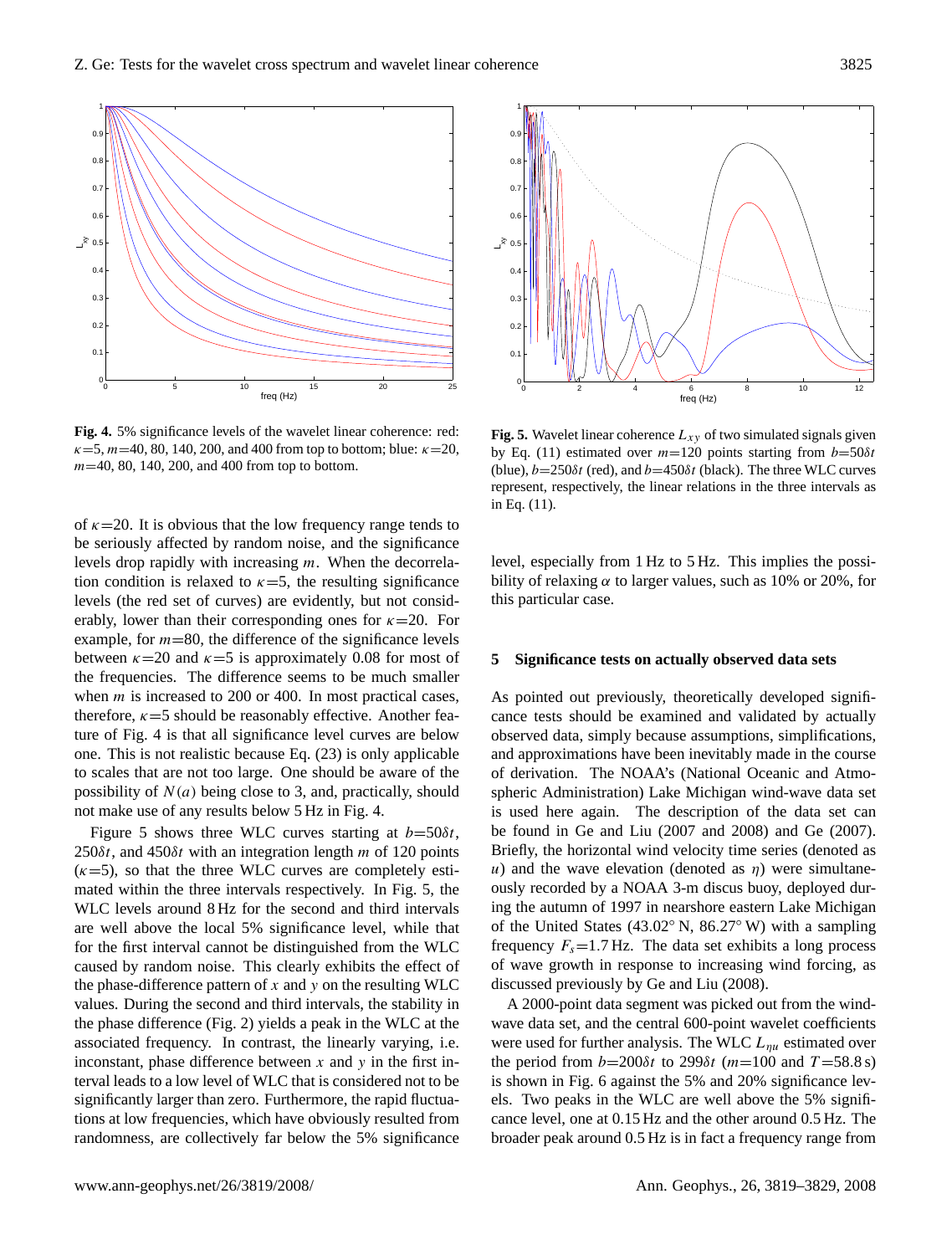

<span id="page-7-0"></span> $F = \frac{1}{2}$  for *Fig. 6.1* Fig. 6. Fig. 6. Fig. 6. Fig. 6. Fig. 6. Fig. 6. Fig. 6. Fig. 6. Fig. 6. Fig. 6. Fig. 6. Fig. 6. Fig. 6. Fig. 6. Fig. 6. Fig. 6. Fig. 6. Fig. 6. Fig. 6. Fig. 6. Fig. 6. Fig. 6. Fig. 6. Fig. 6. Fi **Fig. 6.** Wavelet linear coherence of the wave elevation  $\eta$  and  $b=200\delta t$  to  $b=299\delta t$  (m=100), compared with the 5% and 20% significance levels.

0.35 Hz to 0.65 Hz in which all frequency components in the winds are linearly coupled with those in the waves, because the width of this peak should not be the consequence of locally poor resolution in frequency. A third peak at 0.07 Hz is also above the 5% significance level with a high WLC value of 0.94. Since the local significance level is almost equally high (about 0.84), we do not consider this peak to be statistically significant.

The phase difference between the wave and wind time series, or the phase angle of their WCS  $C_{\eta u}$  at three representative frequencies, 0.15 Hz (for extremely high WLC), 0.28 Hz (for extremely low WLC), and 0.5 Hz (for locally high WLC), is shown in Fig. [7.](#page-7-1) From  $b=200\delta t$  to 299 $\delta t$ , the phase difference at 0.15 Hz is very stable around  $\pm 180^\circ$  (note that the large steps are artificially caused by the definition of the phase angle), indicating that the wind and wave time series are almost perfectly out of phase at 0.15 Hz during the time period from  $b=200\delta t$  to 299 $\delta t$ . This characteristic is however not as evident in other time periods. At 0.5 Hz in the same period, the phase difference also appears to be centered around 180◦ , while its deviation from 180◦ is relatively larger than that at 0.15 Hz (e.g. from  $b=230\delta t$  to 260 $\delta t$ ). In comparison, the phase difference in the same period at 0.28 Hz exhibits a much more random pattern. The phase angle does not seem to settle around any particular value. The different characteristics of the phase angle at these three frequencies in the studied 100-point period are consistent with the deduced properties of the phase angle of the WCS and its relation to the WLC in the previous sections. Consequently, a significance test of the WLC can be used to help identify meaningful patterns in the phase angle of the WCS.



<span id="page-7-1"></span> $F$ <sub>1,0</sub> (blue), 0.28 Hz (red), and 0.5 Hz (black). Wide curves of all colors **Fig. 7.** Phase angle of the wavelet cross spectrum  $C_{\eta u}$  at 0.15 Hz highlight the period from  $b=200\delta t$  to  $b=299\delta t$ .

period, while from  $b=100\delta t$  to  $120\delta t$  the phase difference tively high WLC value over that period. At 0.5 Hz, the winds which is only briefly interrupted by a sharp peak at around same interval, however, the winds appear to lead the waves  $-180^\circ$  to  $180^\circ$  from  $50\delta t$  to  $100\delta t$  and then growing from 0 for example, the wind velocity fluctuations lead the wave Figure [7](#page-7-1) also reveals the randomness and intermittency of between the winds and the waves is slightly larger than 180°, el<br>io<br>sa the phase angle. During the period from  $b=50\delta t$  to 150 $\delta t$ , elevation by a linearly varying phase angle growing from to  $180^\circ$  from  $110\delta t$  to  $150\delta t$  at 0.15 Hz. At 0.28 Hz and in the by a relatively constant phase angle of approximately 90°,  $b=100\delta t$ . According to Sect. [4,](#page-4-0) this pattern implies a relalag behind the waves by about 160° in most part of the same so that the angle wraps around and appears to be  $+180°$ .

### **6 Conclusion**

Significance testing is an important step in interpreting results based on the wavelet analysis and wavelet-based spectral moments. In many cases, in practice, even large peaks could be merely artifacts resulting from randomness due to the nature of the problem and errors in the measurements. Significance testing helps to establish a basis upon which one can reject a peak value in the wavelet-based quantity or accept it with a degree of confidence. It becomes even more important when the wavelet analysis, initially developed as an exploratory tool, is being merged into the system of statistics. In the scenario of statistical signal processing, observed data records should be viewed as realisations of stationary or nonstationary random processes, and all large values in the results are not considered to be equally meaningful.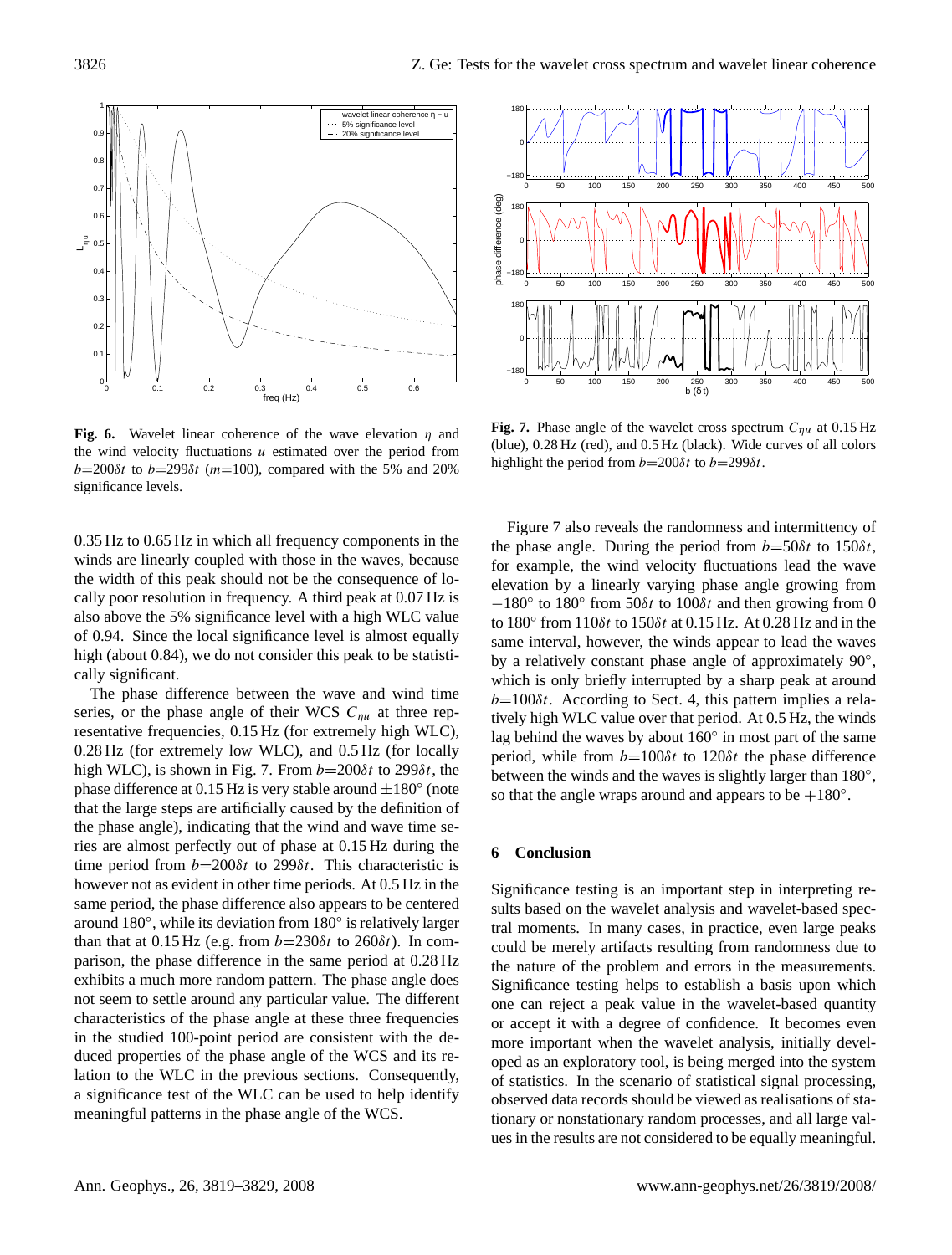Interpretation of results using wavelet-based techniques then should be done in the same manner as for statistical inference.

On the other hand, significance testing on wavelet-based quantities (now treated as wavelet-based "statistics") can be extremely difficult, because the wavelet analysis is most frequently used for processing nonstationary time series. When using sampling distributions based on background noise time series to establish the null hypothesis, we are clear that the choice of the background noise signals can be subjective and arbitrary. Instead of examining an exhaustive list of background noise series, the present work is focused on a representative combination, two independent Gaussian white noise series. Sampling distributions of the WCS and the WLC of two independent GWN series are estimated through rigorous statistical reasoning. When other combinations of reference series are preferred, the same procedure can be followed to obtain their associated sampling distributions. Significance levels of these two wavelet-based quantities are then deduced based on the sampling distributions.

In the present work, the sampling distributions of the WCS and the WLC are derived by analytical approaches, which are preferred by TC98. In many cases where the analytical approach seems to be difficult, Monte Carlo simulations can be employed (TC98). The Monte Carlo simulation, however, has disadvantages of high computation cost and the inability to provide the user with a clear mathematical form for the sampling distributions or the significance levels. Through simulated noisy sinusoidal signals and actual wind-wave time series observed from Lake Michigan, it is shown that the analytically developed significance tests are reasonably effective in distinguishing large WCS and WLC values that indicate meaningful linear spectral relations from those generated by random noise. Furthermore, in the absence of significance tests for the wavelet phase difference between time series (i.e. the phase angle of the WCS), the significance test of the WLC can help identify meaningful patterns in the phase difference. In contrast to earlier applications of the wavelet analysis (e.g. Foufoula-Georgiou and Kumar, 1994), significance tests help to place the interpretation of results on a rigorous statistical basis, so that the interpretation no longer depends on the researcher's personal experience and judgment.

Significance tests of third-order wavelet spectral moments, such as the wavelet bispectrum and the wavelet bicoherence (van Milligen, 1995; Ge and Liu, 2007; Elsayed, 2008), will be investigated in a future work.

#### **Appendix A**

#### **Sampling distribution of the WCS given by TC98**

According to Eq. [\(10\)](#page-2-1), the  $\alpha$  significance level of  $|C_{xy}(a, b)|^2 / \sigma_x^2 \sigma_y^2$  is  $\delta t^2 Z(1-\alpha)/4$ , where  $Z(1-\alpha)$  is the

 $1-\alpha$  percentile of the  $W_2$  distribution. Alternatively, since the conventionally defined wavelet coefficient of  $x(t)$  at time b and scale a, i.e.  $X(a, b)$ , and the wavelet coefficient of  $x(t)$  at time  $t_n$  and scale a defined by TC98, i.e.  $W_n^x(a)$ , are related by  $|X(a, b)|^2 = \delta t |W_n^x(a)|^2$  (Ge, 2007) (a similar relation holds for  $y(t)$ ), the  $\alpha$  significance level of  $|W_n^x(a)W_n^y(a)|^2/\sigma_x^2 \sigma_y^2$  becomes  $Z(1-\alpha)/4$ . Therefore the  $\alpha$  significance level of  $|W_n^x(a)W_n^y(a)|/\sigma_x\sigma_y$  is  $\sqrt{Z(1-\alpha)}/2$ . Compared with TC98's result that the  $\alpha$  significance level of  $|\tilde{W}_n^x(a)W_n^y(a)|/\sigma_x\sigma_y$  is  $Z_{TC}(1-\alpha)/2$  for GWNs x and y and complex wavelets ( $\nu=2$ ) with  $Z_{TC}(1-\alpha)$  denoting the  $1-\alpha$  percentile of the distribution given by Eq. [\(8\)](#page-2-2), the only question now remaining is whether  $Z_{TC}(1-\alpha)$  is equal to  $\sqrt{Z(1-\alpha)}$ . We only have to consider two PDFs: Eq. [\(8\)](#page-2-2) given by TC98 without any explanation and Eq. [\(9\)](#page-2-5) as a particular case of the results given by Wells et al. (1962).

The cumulant probability functions (CDF) can be obtained from Eqs. [\(8\)](#page-2-2) and [\(9\)](#page-2-5), respectively. The CDF based on TC98's form is

$$
F_{TC}(z) = 1 - zK_1(z)
$$
\n(A1)

and the CDF associated with the PDF given by Eq. [\(9\)](#page-2-5) is

$$
F(z) = 1 - \sqrt{z} K_1(\sqrt{z})
$$
 (A2)

for any real positive z. It is obvious immediately that  $Z_{TC}(1-\alpha) = \sqrt{Z(1-\alpha)}$  holds for any  $\alpha$  value from zero to one. TC98's forms, Eqs. [\(7\)](#page-2-0) and [\(8\)](#page-2-2), are hence reconciled with Eq. [\(9\)](#page-2-5) developed in the present work.

#### **Appendix B**

## **More details on the sampling distribution of the phase angle of the WCS**

A property will be useful for the following discussion: if two time series (more rigorously, random variables or stationary random processes) are independent, the mean value of their product is the product of their respective means, i.e.

<span id="page-8-0"></span>
$$
E[xy] = \int \int xyf(x, y)dxdy
$$
  
= 
$$
\int \int xyf(x)f(y)dxdy
$$
  
= 
$$
E[x]E[y],
$$
 (B1)

where  $E[\cdots]$  means the expectation,  $f(x, y)$  denotes the joint probability density function of x and y, and  $f(x)$  and  $f(y)$  are the marginal probability density functions of x and y, respectively.

From Eq. [\(14\)](#page-3-2), tan  $\phi_0$  is the ratio of

$$
A = Re[X]Im[Y] - Im[X]Re[Y]
$$
 to  
 
$$
B = Re[X]Re[Y] + Im[X]Im[Y].
$$
 It is easy to see that  
they can be both positive and negative with unbounded

values. Jenkins and Watts (1968, p. 366) suggested that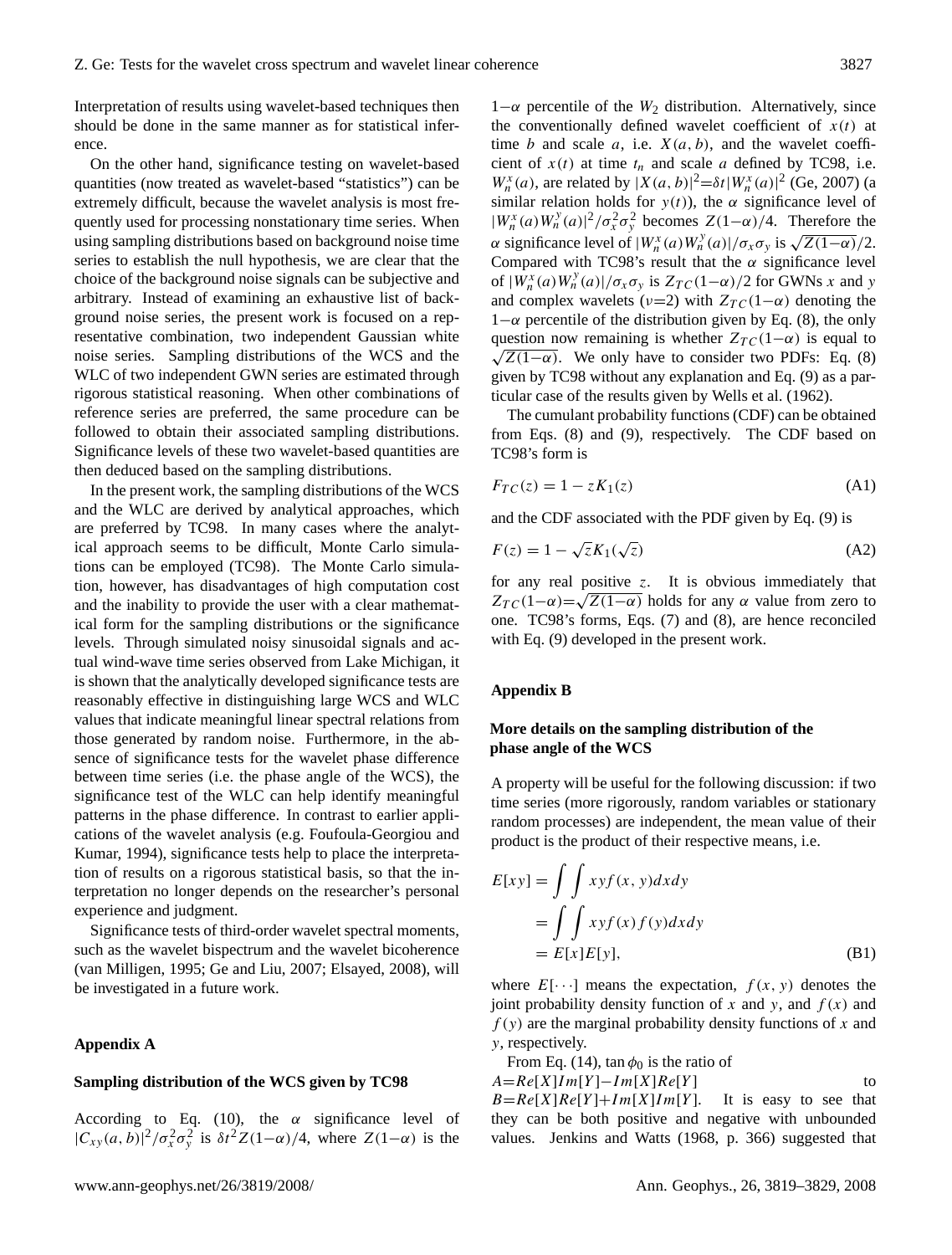

<span id="page-9-0"></span>**Fig. B1.** Probability density function of the standard Cauchy distribution  $C(0, 1)$ bution  $C(0, 1)$ .

they can be approximately treated as normally distributed variables. Following the same approach that leads to the independency of the real and imaginary parts of the wavelet coefficient of a GWN (Ge, 2007), we have the independency between any two of  $Re[X]$ ,  $Im[X]$ ,  $Re[Y]$ , and  $Im[Y]$ . Therefore, also using Eq. [\(B1\)](#page-8-0),

$$
E[A] = E[Re[X]Im[Y]] - E[Im[X]Re[Y]]
$$
  
= 
$$
E[Re[X]]E[Im[Y]] - E[Im[X]]E[Re[Y]] = 0,
$$

and similarly  $E[B]=0$ . Hence,

$$
\begin{aligned} \text{Var}[A] &= E[A^2] \\ &= E[Re^2[X]Im^2[Y] + Im^2[X]Re^2[Y] \\ &- 2Re[X]Im[Y]Im[X]Re[Y]] \\ &= E[Re^2[X]]E[Im^2[Y]] + E[Im^2[X]]E[Re^2[Y]]. \end{aligned}
$$

Since  $Re[X]$ , Im[X],  $Re[Y]$ , and Im[Y] of GWN x and y all have zero means,

 $Var[A] = Var[Re[X]]Var[Im[Y]] + Var[Im[X]]Var[Re[Y]],$ 

which yields

$$
Var[A] = \frac{1}{2} \delta t^2 \sigma_x^2 \sigma_y^2.
$$
 (B2)

Similarly, B has the same variance. With zero means, their covariance

$$
Cov[A, B] = E[AB]
$$
  
=  $E[(Re[X]Im[Y]$   

$$
-Im[X]Re[Y])(Re[X]Re[Y]
$$
  
+
$$
Im[X]Im[Y])].
$$

Expanding the right side of the equality above and using the properties of  $Re[X]$ ,  $Im[X]$ ,  $Re[Y]$ , and  $Im[Y]$ , we have

$$
Cov[A, B] = 0. \tag{B3}
$$

Therefore, the two random variables, A and B, both have an approximately normal distribution  $N(0, \delta t \sigma_x \sigma_y / \sqrt{2})$  and are independent of each other. Their ratio, tan  $\phi_0$ , has a standard Cauchy distribution  $C(0, 1)$ , whose PDF is expressed as

$$
f(z) = \frac{1}{\pi(1+z^2)}
$$

and is shown in Fig. [B1.](#page-9-0) The PDF of the Cauchy distribution in Fig. [B1](#page-9-0) has a sharp peak at the origin and quite heavy tails at positive and negative ends. Because of the slow decay of the PDF values at large positive and negative  $z$ , integrals such as  $\int_{-\infty}^{\infty} z^n f(z) dz$  do not exist in the real domain. The Cauchy distribution hence has no moments of any order, not even a mean value. Zero is obviously its median, but a median is not meaningful in determining its significance levels or confidence intervals. One might also attempt to estimate the integrals, such as  $\int_{-z_0}^{z_0} f(z)dz$  and  $\int_{z_0}^{\infty} f(z)dz$ , to determine the critical value  $z_0$  for establishing an associated significance level. In fact, however, neither of them converges in the real domain. For example, we have

$$
\int_{z_0}^{\infty} \frac{dz}{\pi(1+z^2)} = \frac{1}{2\pi} [\pi + i(\ln(1+z_0 i) - \ln(1-z_0 i))],
$$

which is not a real number unless  $z_0=0$ , a trivial case.

## **Appendix C**

## **More details on the sampling distribution of the WLC**

First of all, more detailed derivation of Eq. [\(17\)](#page-4-3) is given. Denoting the wavelets evaluated at  $(a, b_i)$  and  $(a, b_j)$  as  $\psi_{a,i}$ and  $\psi_{a,j}$  respectively, we have

$$
Cov[X_a(b_i), X_a(b_j)]
$$
  
= Cov  $\left[\int x(t)\psi_{a,i}^*(t)dt, \int x(t)\psi_{a,j}^*(t)dt\right]$   
=  $E\left[\int x(t)\psi_{a,i}^*(t)dt \int x(t)\psi_{a,j}^*(t)dt\right]$ 

due to the zero-mean property. Therefore,

$$
Cov[X_a(b_i), X_a(b_j)]
$$
  
=  $E\left[\int \int x(t)x(t')\psi_{a,i}^*(t)\psi_{a,j}^*(t')dt dt'\right]$   
=  $\int \int E[x(t)x(t')] \psi_{a,i}^*(t)\psi_{a,j}^*(t')dt dt'$   
=  $\delta t \sigma_x^2 \int \psi_{a,i}^*(t)\psi_{a,j}^*(t)dt.$ 

Taking the absolute value of both sides of the equation above,

<span id="page-9-1"></span>
$$
|\text{Cov}[X_a(b_i), X_a(b_j)]| = \delta t \sigma_x^2 |\int \psi_{a,i}^*(t) \psi_{a,j}^*(t) dt|. \quad (C1)
$$

Ann. Geophys., 26, 3819[–3829,](#page-0-0) 2008 www.ann-geophys.net/26/3819/2008/